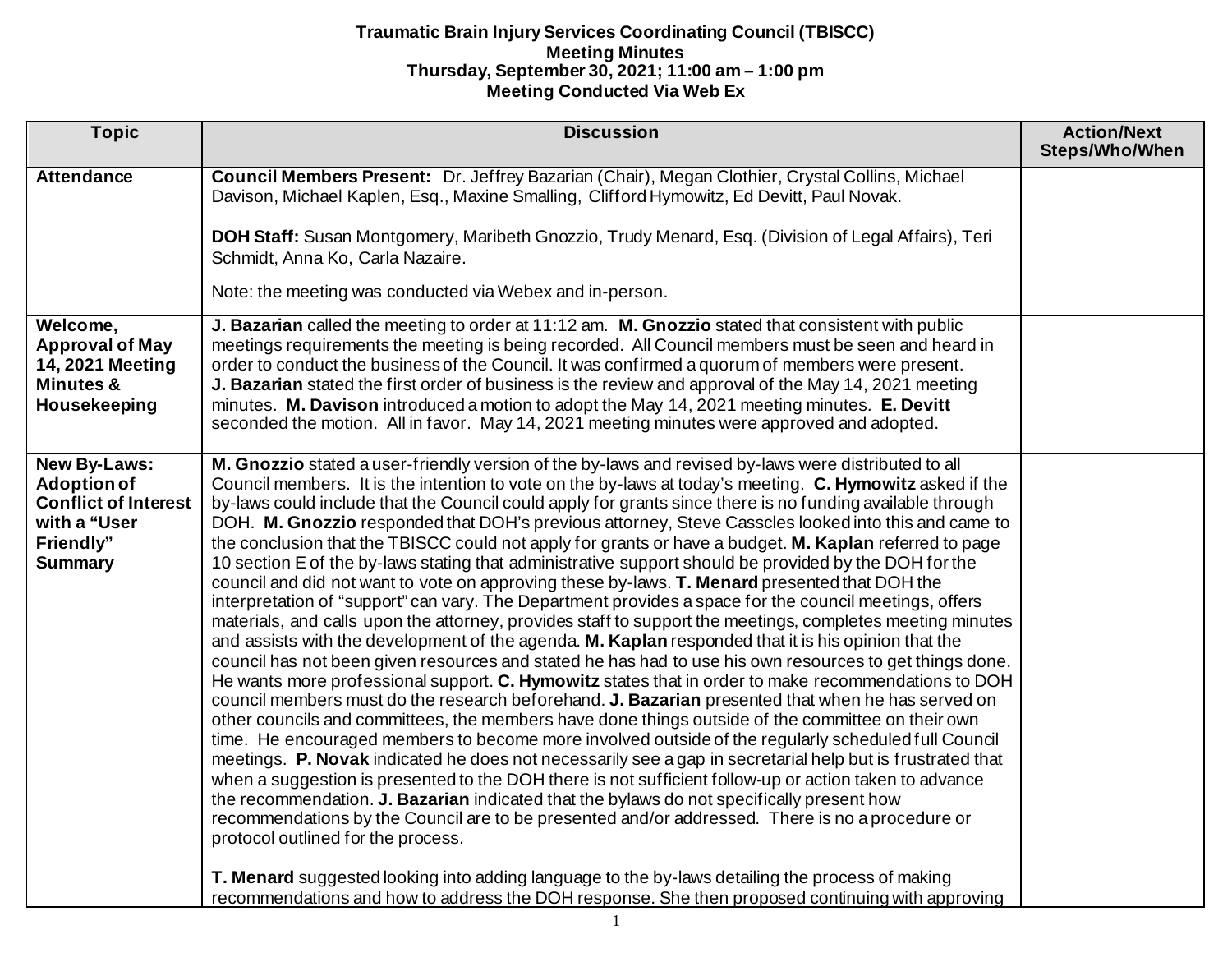| the current by-laws and adding amendments for specific procedures. J. Bazarian asked if the Council<br>proceeded with approval of the by-laws as presented, how long would it take to implement additional<br>changes to the by-laws. <b>T. Menard</b> explained that the by-laws are a basic document describing how the<br>council operates, the process for membership etc. The current changes made are not significant and<br>reviewed the content. This included; the Name and Purpose, Membership and Officers, Council<br>Committees, Meetings, CODE of Ethics and Financial Disclosure, and Administration of the Council. She<br>recommended voting and accepting these by-laws.<br>C. Hymowitz motions to adopt the entire by-laws. E. Devitt seconds the motion. Everyone in favors.<br>None opposed. M. Kaplan abstained. The new by-laws were approved and adopted.<br>As a Member of<br>Discussion to include: Results of e-mail survey sent to Council members; How do we accomplish these<br>goals?; How do we improve our communication methods for all members?; How do we improve<br>the Council, What<br>Do You Consider<br>engagement and input from all members?<br>J. Bazarian started the conversation by stating that NYSDOH sent all Council members an e-mail survey<br>to be Our Top 3<br><b>Goals</b><br>in June 2021 asking for everyone's top three (3) priorities of the Council. M. Gnozzio reported that only<br>three (3) Council members responded to the survey. J. Bazarian stated that an email was sent out<br>asking the council what their top 3 priorities are. He remined everyone of the Public Health Law, Article 27<br>which says that the council is charged with recommending to the DOH long range objectives, goals,<br>planning, and development of needed services.<br>E. Devitt presented that as a TBI survivor his relationship with his friends and family suffered. He asked<br>how can a TBI survivor like himself better the community for other survivors? J. Bazarian questioned how<br>did he personally feel what could be done to assist the community of TBI survivors. E. Devitt suggested<br>having support groups where members of the TBI community can share their experiences and support<br>other families of TBI survivors. J. Bazarian asked whether E. Devitt believed these support groups were<br>lacking in NYS and E. Devitt responded that he has noticed, from his personal experience, that there<br>seems to be many people interested but when the meetings are arranged, no one commits and follows<br>through.<br>M. Davison added that back in 1988 all there was, was OPWDD. Since then, the TBI waiver was<br>developed but a service recipient must be Medicaid eligible. He stated that it's limited, there is a lack of<br>provider/staff resources and wants to know how we can increase access to services and support in the<br>community. C. Hymowitz stated that he would like to raise more awareness for those who may not even<br>be aware that they have a TBI. He acknowledged that mental health has become more mainstream and is<br>paid for by insurance companies now when it used to be out of pocket. S. Montgomery added to that<br>point stating that although there is a TBI medical diagnosis there are not enough services particular to TBI<br>that are covered by commercial insurance companies. M. Gnozzio commented that she agrees that there<br>are insurance restrictions so C. Hymowitz suggested creating a sub-committee to look further into these<br>issues. M. Gnozzio said we could assist with facilitating this and suggested starting with a small | <b>THE CHILD OUTBROTEGY THE TYPE LATE</b> |  |
|-------------------------------------------------------------------------------------------------------------------------------------------------------------------------------------------------------------------------------------------------------------------------------------------------------------------------------------------------------------------------------------------------------------------------------------------------------------------------------------------------------------------------------------------------------------------------------------------------------------------------------------------------------------------------------------------------------------------------------------------------------------------------------------------------------------------------------------------------------------------------------------------------------------------------------------------------------------------------------------------------------------------------------------------------------------------------------------------------------------------------------------------------------------------------------------------------------------------------------------------------------------------------------------------------------------------------------------------------------------------------------------------------------------------------------------------------------------------------------------------------------------------------------------------------------------------------------------------------------------------------------------------------------------------------------------------------------------------------------------------------------------------------------------------------------------------------------------------------------------------------------------------------------------------------------------------------------------------------------------------------------------------------------------------------------------------------------------------------------------------------------------------------------------------------------------------------------------------------------------------------------------------------------------------------------------------------------------------------------------------------------------------------------------------------------------------------------------------------------------------------------------------------------------------------------------------------------------------------------------------------------------------------------------------------------------------------------------------------------------------------------------------------------------------------------------------------------------------------------------------------------------------------------------------------------------------------------------------------------------------------------------------------------------------------------------------------------------------------------------------------------------------------------------------------------------------------------------------------------------------------------------------------------------------------------------------------------------------------------------------------------------------------------------------------------------------------------------------------------------------------------------------------------------------------------------------------------------------------------------------------------------------------------------------------------------------|-------------------------------------------|--|
|                                                                                                                                                                                                                                                                                                                                                                                                                                                                                                                                                                                                                                                                                                                                                                                                                                                                                                                                                                                                                                                                                                                                                                                                                                                                                                                                                                                                                                                                                                                                                                                                                                                                                                                                                                                                                                                                                                                                                                                                                                                                                                                                                                                                                                                                                                                                                                                                                                                                                                                                                                                                                                                                                                                                                                                                                                                                                                                                                                                                                                                                                                                                                                                                                                                                                                                                                                                                                                                                                                                                                                                                                                                                                           |                                           |  |
|                                                                                                                                                                                                                                                                                                                                                                                                                                                                                                                                                                                                                                                                                                                                                                                                                                                                                                                                                                                                                                                                                                                                                                                                                                                                                                                                                                                                                                                                                                                                                                                                                                                                                                                                                                                                                                                                                                                                                                                                                                                                                                                                                                                                                                                                                                                                                                                                                                                                                                                                                                                                                                                                                                                                                                                                                                                                                                                                                                                                                                                                                                                                                                                                                                                                                                                                                                                                                                                                                                                                                                                                                                                                                           |                                           |  |
|                                                                                                                                                                                                                                                                                                                                                                                                                                                                                                                                                                                                                                                                                                                                                                                                                                                                                                                                                                                                                                                                                                                                                                                                                                                                                                                                                                                                                                                                                                                                                                                                                                                                                                                                                                                                                                                                                                                                                                                                                                                                                                                                                                                                                                                                                                                                                                                                                                                                                                                                                                                                                                                                                                                                                                                                                                                                                                                                                                                                                                                                                                                                                                                                                                                                                                                                                                                                                                                                                                                                                                                                                                                                                           |                                           |  |
|                                                                                                                                                                                                                                                                                                                                                                                                                                                                                                                                                                                                                                                                                                                                                                                                                                                                                                                                                                                                                                                                                                                                                                                                                                                                                                                                                                                                                                                                                                                                                                                                                                                                                                                                                                                                                                                                                                                                                                                                                                                                                                                                                                                                                                                                                                                                                                                                                                                                                                                                                                                                                                                                                                                                                                                                                                                                                                                                                                                                                                                                                                                                                                                                                                                                                                                                                                                                                                                                                                                                                                                                                                                                                           |                                           |  |
|                                                                                                                                                                                                                                                                                                                                                                                                                                                                                                                                                                                                                                                                                                                                                                                                                                                                                                                                                                                                                                                                                                                                                                                                                                                                                                                                                                                                                                                                                                                                                                                                                                                                                                                                                                                                                                                                                                                                                                                                                                                                                                                                                                                                                                                                                                                                                                                                                                                                                                                                                                                                                                                                                                                                                                                                                                                                                                                                                                                                                                                                                                                                                                                                                                                                                                                                                                                                                                                                                                                                                                                                                                                                                           |                                           |  |
|                                                                                                                                                                                                                                                                                                                                                                                                                                                                                                                                                                                                                                                                                                                                                                                                                                                                                                                                                                                                                                                                                                                                                                                                                                                                                                                                                                                                                                                                                                                                                                                                                                                                                                                                                                                                                                                                                                                                                                                                                                                                                                                                                                                                                                                                                                                                                                                                                                                                                                                                                                                                                                                                                                                                                                                                                                                                                                                                                                                                                                                                                                                                                                                                                                                                                                                                                                                                                                                                                                                                                                                                                                                                                           |                                           |  |
|                                                                                                                                                                                                                                                                                                                                                                                                                                                                                                                                                                                                                                                                                                                                                                                                                                                                                                                                                                                                                                                                                                                                                                                                                                                                                                                                                                                                                                                                                                                                                                                                                                                                                                                                                                                                                                                                                                                                                                                                                                                                                                                                                                                                                                                                                                                                                                                                                                                                                                                                                                                                                                                                                                                                                                                                                                                                                                                                                                                                                                                                                                                                                                                                                                                                                                                                                                                                                                                                                                                                                                                                                                                                                           |                                           |  |
|                                                                                                                                                                                                                                                                                                                                                                                                                                                                                                                                                                                                                                                                                                                                                                                                                                                                                                                                                                                                                                                                                                                                                                                                                                                                                                                                                                                                                                                                                                                                                                                                                                                                                                                                                                                                                                                                                                                                                                                                                                                                                                                                                                                                                                                                                                                                                                                                                                                                                                                                                                                                                                                                                                                                                                                                                                                                                                                                                                                                                                                                                                                                                                                                                                                                                                                                                                                                                                                                                                                                                                                                                                                                                           |                                           |  |
|                                                                                                                                                                                                                                                                                                                                                                                                                                                                                                                                                                                                                                                                                                                                                                                                                                                                                                                                                                                                                                                                                                                                                                                                                                                                                                                                                                                                                                                                                                                                                                                                                                                                                                                                                                                                                                                                                                                                                                                                                                                                                                                                                                                                                                                                                                                                                                                                                                                                                                                                                                                                                                                                                                                                                                                                                                                                                                                                                                                                                                                                                                                                                                                                                                                                                                                                                                                                                                                                                                                                                                                                                                                                                           |                                           |  |
|                                                                                                                                                                                                                                                                                                                                                                                                                                                                                                                                                                                                                                                                                                                                                                                                                                                                                                                                                                                                                                                                                                                                                                                                                                                                                                                                                                                                                                                                                                                                                                                                                                                                                                                                                                                                                                                                                                                                                                                                                                                                                                                                                                                                                                                                                                                                                                                                                                                                                                                                                                                                                                                                                                                                                                                                                                                                                                                                                                                                                                                                                                                                                                                                                                                                                                                                                                                                                                                                                                                                                                                                                                                                                           |                                           |  |
|                                                                                                                                                                                                                                                                                                                                                                                                                                                                                                                                                                                                                                                                                                                                                                                                                                                                                                                                                                                                                                                                                                                                                                                                                                                                                                                                                                                                                                                                                                                                                                                                                                                                                                                                                                                                                                                                                                                                                                                                                                                                                                                                                                                                                                                                                                                                                                                                                                                                                                                                                                                                                                                                                                                                                                                                                                                                                                                                                                                                                                                                                                                                                                                                                                                                                                                                                                                                                                                                                                                                                                                                                                                                                           |                                           |  |
|                                                                                                                                                                                                                                                                                                                                                                                                                                                                                                                                                                                                                                                                                                                                                                                                                                                                                                                                                                                                                                                                                                                                                                                                                                                                                                                                                                                                                                                                                                                                                                                                                                                                                                                                                                                                                                                                                                                                                                                                                                                                                                                                                                                                                                                                                                                                                                                                                                                                                                                                                                                                                                                                                                                                                                                                                                                                                                                                                                                                                                                                                                                                                                                                                                                                                                                                                                                                                                                                                                                                                                                                                                                                                           |                                           |  |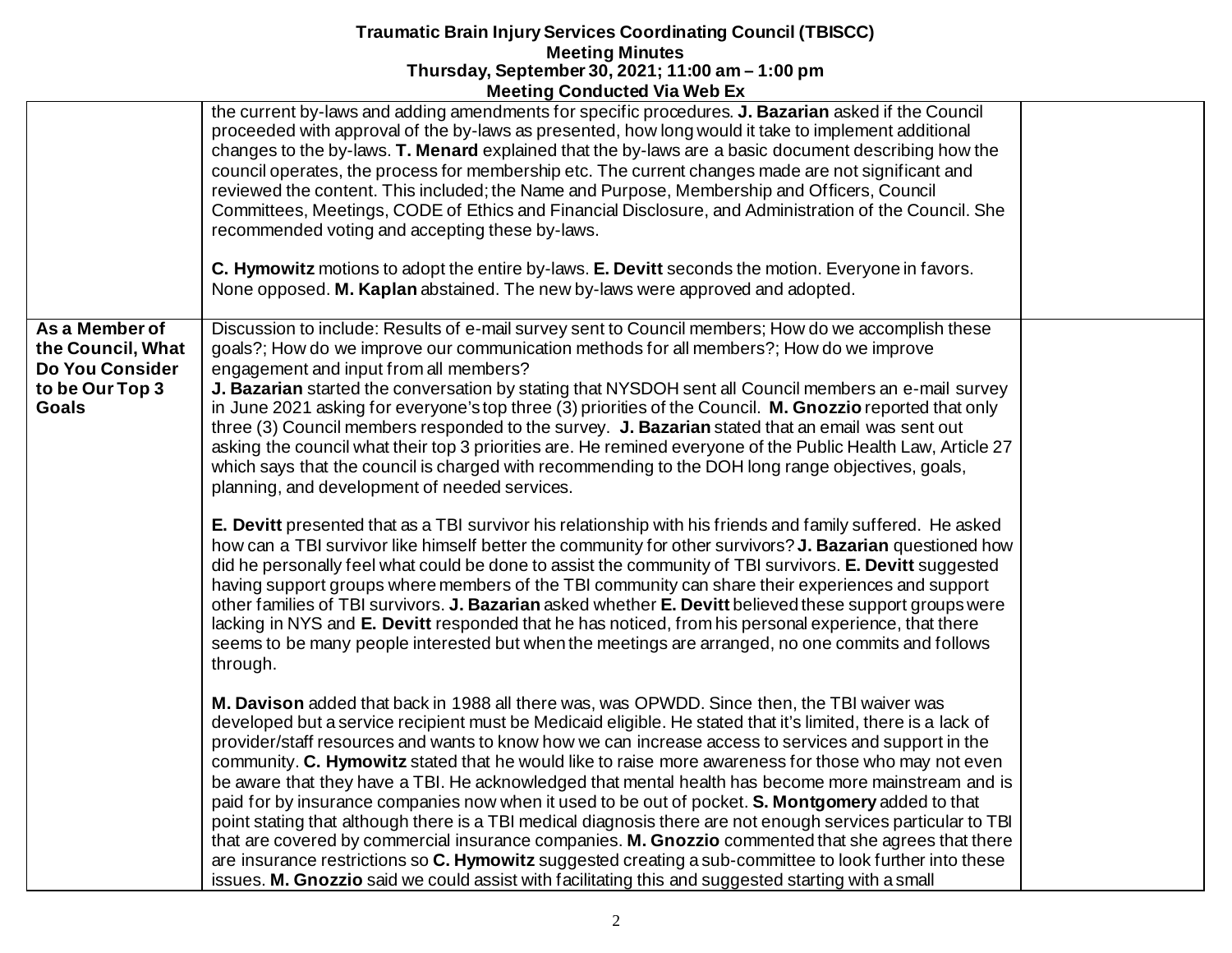|                       | <b>INCRIBITY CONTRACTER VIA MED EX</b>                                                                                                                                                                                                                                                                                                                                                                                                                                                                                                                                                                                                                                                                                                                                                                                                                                                                                                                                                                                                                                                                                                                                                                                                                                                                                                                                                                                                                                                                                                                                                                                                                                                                                                   |  |
|-----------------------|------------------------------------------------------------------------------------------------------------------------------------------------------------------------------------------------------------------------------------------------------------------------------------------------------------------------------------------------------------------------------------------------------------------------------------------------------------------------------------------------------------------------------------------------------------------------------------------------------------------------------------------------------------------------------------------------------------------------------------------------------------------------------------------------------------------------------------------------------------------------------------------------------------------------------------------------------------------------------------------------------------------------------------------------------------------------------------------------------------------------------------------------------------------------------------------------------------------------------------------------------------------------------------------------------------------------------------------------------------------------------------------------------------------------------------------------------------------------------------------------------------------------------------------------------------------------------------------------------------------------------------------------------------------------------------------------------------------------------------------|--|
|                       | workgroup to see who would like to participate in organizing something. M. Clothier and C. Hymowitz<br>volunteered to work on this.                                                                                                                                                                                                                                                                                                                                                                                                                                                                                                                                                                                                                                                                                                                                                                                                                                                                                                                                                                                                                                                                                                                                                                                                                                                                                                                                                                                                                                                                                                                                                                                                      |  |
|                       | M. Smalling discussed her top 3 goals and stated that since the council has a very specific purpose,<br>there should be a date set for when they get their recommendations together to present to the<br>Department. She mentioned that fact finding within the council and reaching out to providers and other<br>entities is important. She suggested that a survey could go out to TBI survivors but expand it to include<br>relatives and hospitals for a greater data pool. This way the scope of services that may be needed to<br>assist those with a TBI, can be recommended to the DOH. She suggested taking a look at support groups<br>throughout every county in NYS to see what they're doing. And if there aren't any groups like that, she<br>proposed on working on finding volunteers to create these support groups either in person or remotely.<br>She recommended looking into this further to find where the gaps are. C. Hymowitz said he would want<br>to talk to MISC about this. M. Smalling stated she had already spoken to a representative and they were<br>willing to do a presentation. P. Novak brought up that his goals were to see if the TBI waiver can become<br>accessible to survivors who were not on Medicaid. He suggested seeing if the council could investigate<br>RFA grant funding opportunities to cover some gaps and support pilot programs. J. Bazarian inquired on<br>the process for an RFA and M. Gnozzio stated she did not believe there were any TBI specific RFA's at<br>the moment. J. Bazarian concluded this portion of the meeting saying he would get this list together,<br>have people rate the suggestions and try to move forward with the top 3 for the time being. |  |
| <b>Member Updates</b> | M. Smalling – OMH has had an individual in one of their hospitals for a very long time and recently had a<br>huge collaboration with three (3) hospitals to move the individual to another part of the state to have some<br>extensive surgeries and a better quality of life.                                                                                                                                                                                                                                                                                                                                                                                                                                                                                                                                                                                                                                                                                                                                                                                                                                                                                                                                                                                                                                                                                                                                                                                                                                                                                                                                                                                                                                                           |  |
|                       | C. Collins – Recently participated in the NYS Justice Center's Code of Conduct Award Ceremony.                                                                                                                                                                                                                                                                                                                                                                                                                                                                                                                                                                                                                                                                                                                                                                                                                                                                                                                                                                                                                                                                                                                                                                                                                                                                                                                                                                                                                                                                                                                                                                                                                                           |  |
|                       | C. Hymowitz - Participating in the TBI Advisory and Leadership Group though an ACL Grant. They are<br>doing work on how to be effective on a council/board. C. Hymowitz will report back on their progress.                                                                                                                                                                                                                                                                                                                                                                                                                                                                                                                                                                                                                                                                                                                                                                                                                                                                                                                                                                                                                                                                                                                                                                                                                                                                                                                                                                                                                                                                                                                              |  |
| <b>Public Comment</b> | Barry Dain (President of the Brain Injury Association of New York State/Downstate region TBI & NHTD<br>Waiver Provider) – Barry suggested to the Council members that DOH is charged with finding grants.<br>Barry asked that the Council review the law and look into who at the Department sees that they are in<br>compliance. Barry stated there are services that are being missed and there are gaps. Barry stated that<br>DOH is supposed to report a plan every year and the last one was done in 2012.                                                                                                                                                                                                                                                                                                                                                                                                                                                                                                                                                                                                                                                                                                                                                                                                                                                                                                                                                                                                                                                                                                                                                                                                                          |  |
|                       | Anne Marie Todd (TBI Survivor) - Anne Marie expressed concerns regarding the COVID-19 vaccine<br>mandates and ILST staff being vaccinated. Anne Marie asked if there is room in the budget for an<br>agency to administer the weekly COVID-19 test for non-vaccinated staff because staff are currently<br>paying out of pocket. Anne Marie stressed that ILST's are really the front-line workers and agencies are<br>not getting new staff because the pay is so poor.                                                                                                                                                                                                                                                                                                                                                                                                                                                                                                                                                                                                                                                                                                                                                                                                                                                                                                                                                                                                                                                                                                                                                                                                                                                                 |  |